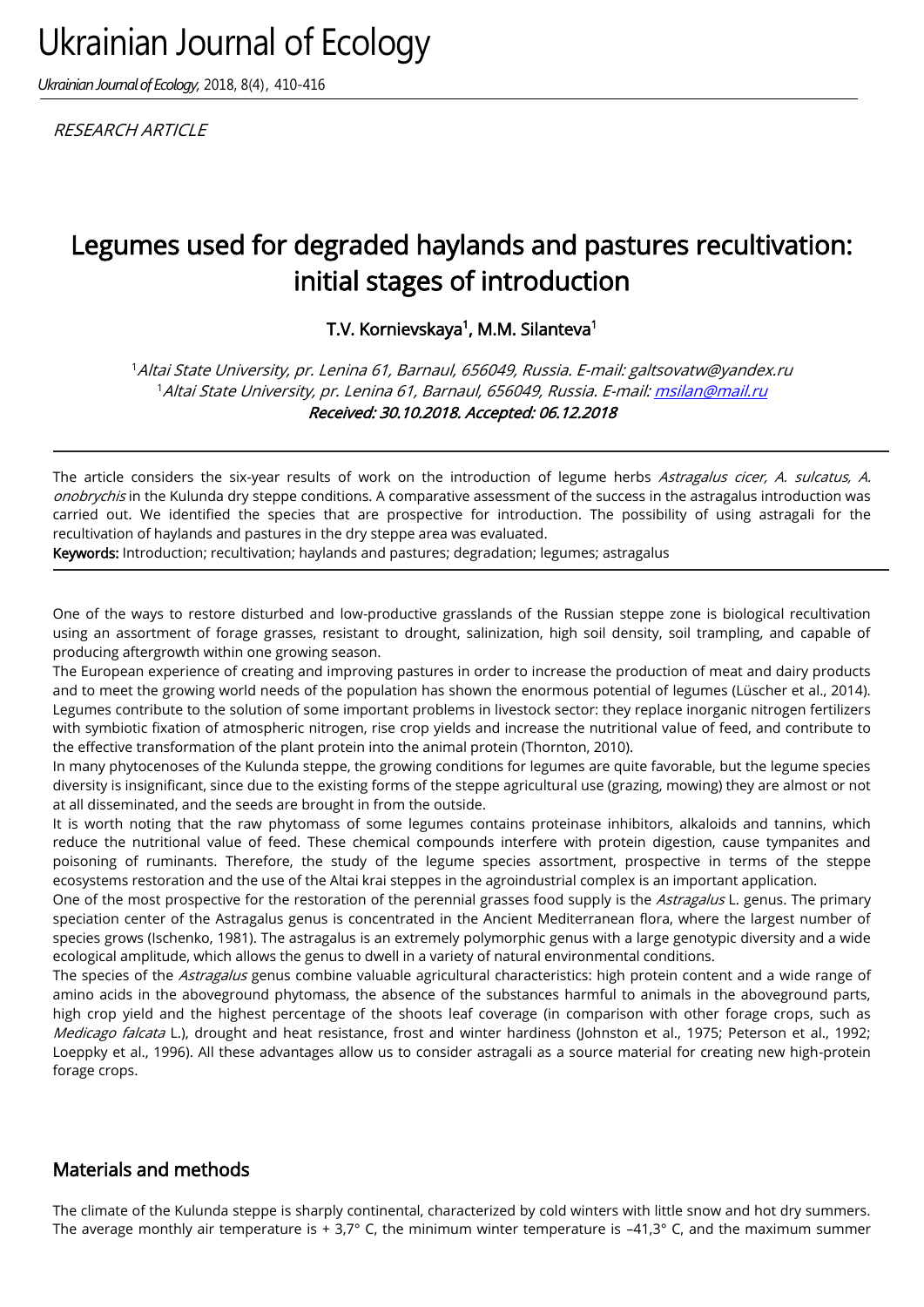temperature is +38° C. The average snow cover depth is 12,7 cm. The annual precipitation does not exceed 240–360 mm. Precipitation is distributed irregularly. In spring, its number does not exceed 20% of the annual amount. The high air temperature leads to its rapid evaporation; therefore, they have no effect on soil moistening. In July, up to 30% of the annual precipitation, mostly of heavy rain character, falls. The Kulunda steppe is characterized by strong winds, bringing dry air masses from the steppes and deserts of Kazakhstan, which has a drying effect on the atmosphere and soil. In spring, the wind speed can reach 15–40 m/s, causing the upper horizon to dry out, which leads to the "dust storm syndrome" (Paramonov et al., 2003).

The territory of the Kulunda steppe is characterized by the flatness of the relief with numerous depressions in the form of salt and fresh lakes. Soils are predominantly chestnut of light texture, characterized by an insignificant thickness of the humus horizon (20–30 cm).

In order to conduct the research on the recultivation of low yield steppe phytocenoses in the surroundings of the Poluyamki village (Mikhailovsky district),we selected two pastures at different stages of pasture degradation – the beginning of the digression (wormwood stage) and the stage of intensified grazing (fescue stage).

The studies were conducted on specially fenced sites of 100 m2 in size; half of the site is natural grass stand, while another half has plots of seeded astragalus embedded in the turf. We used seeds obtained from the introduction site in the Poluyamki village in the experiments.

The introduction site performs several tasks: it is used as a nursery for seeds of forage plants, as well as for the detailed biomorphological observations of species, assessment of their introduction success and identification of promising species (Silanteva et al., 2015; Kornievskaya, Silanteva, 2017).

The introduction success was assessed by the method of R.A. Karpinosova (1978) during six years of plant life from 2013 to 2018. The comparative assessment was carried out according to the following criteria: generative development, vegetative reproduction, preservation of habitus in cultivation, survival rate during unfavorable seasons. Assessment of the seed productivity elements was carried out according to the generally accepted technique by I.V. Vaynagyy (1974).

The S.S. Kharkevich coefficient of seminification, which is the most important criterion for the introduced species assessment, reflecting the ratio of real to potential seed productivity, was calculated.

Three species were studied: Astragalus cicer, A. sulcatus, A. onobrychis.

### Results and their discussion

Astragalus cicer L. (= syn. A. mucronatus DC.) cicer milk vetch is a widespread Euro-Caucasian-Ural species; the area stretches from the Atlantic Ocean to the Urals (Heideman, 1954; Takhtajan, 1972). It is an adventitious species in Altai krai. It is an escapee from the experimental fields of the Altai Research Institute of Agriculture. It is found in the outskirts of Barnaul and Nauchniy Gorodok (Silanteva, 2013).

#### Generative development determining seed reproduction

Astragalus cicer L. plants bloom massively from the second summer. In the second year, few flowers are formed, seeds do not ripen. Starting from the third year, the plants bloom and bear fruit in large quantities, form seeds. The seeds have time to ripen and are characterized by high laboratory germination (Kornievskaya, Mikhailova, 2016). Ripening of beans stretches over time. The first beans begin to ripen when the side shoots still continue growing. The beginning of fruit formation often coincides with the period of mass blooming of plants and lasts until the first frost. The fruit of A. cicer L. is an indehiscent bean, therefore the spread of seeds is challenging. Some seeds germinate inside the bean when the fruit falls.

A. cicer L. plants grown on the introduction site in the Mikhailovskiy district in dry steppe conditions, and the seeds obtained from them are presented in Figure 1.



Figure 1. Astragalus cicer development in the dry steppe conditions of the Kulunda area: a – vegetation, b – blossoming, c – fruit formation, d – mature seeds.

The main criterion reflecting the success of the species introduction is the productivity index, which shows the degree of the species adaptation to new conditions. Table 1 shows the analysis of the peculiarities of A. cicer generative development, the latter grown for six years in the dry Kulunda steppe. It should be noted that, in general, A. cicer is characterized by a high level of seminification, which does not decrease over the years.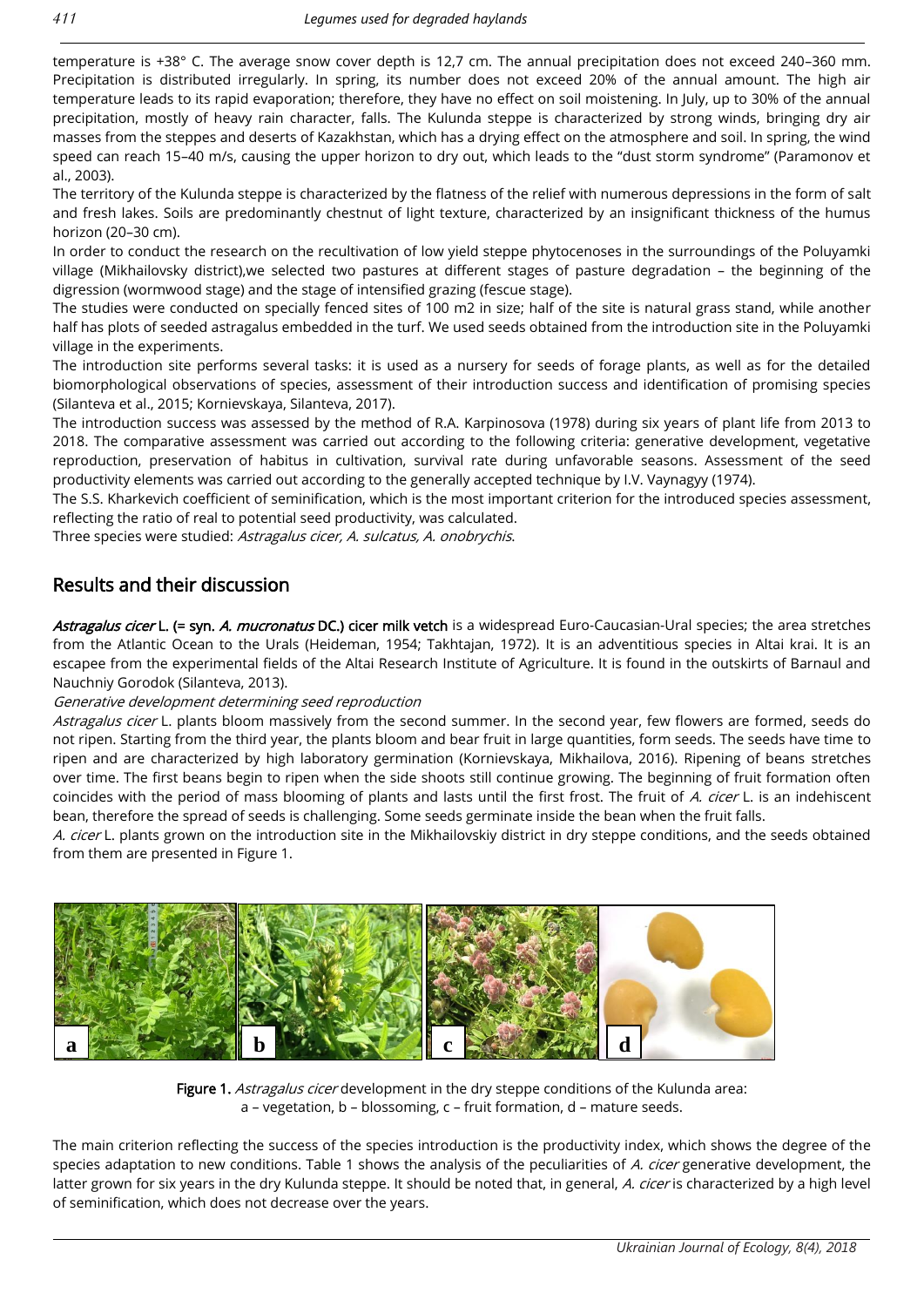Table 1. Peculiarities of A. cicer generative development in the conditions of introduction (Mikhailovskiy district, Altai krai, 2014–2018)

| $- - - - - -$ |         |                   |                                                       |                                       |           |           |                          |
|---------------|---------|-------------------|-------------------------------------------------------|---------------------------------------|-----------|-----------|--------------------------|
| Species       | Year    | Age,<br>years old | Average number<br>of fruits on a<br>generative shoot, | Number of<br>seeds in a<br>bean, pcs. | PSP, pcs. | RSP, pcs. | Productivity<br>index, % |
|               |         |                   | pcs.                                                  |                                       |           |           |                          |
|               | 2014    | 2                 | 48                                                    | $5 \pm 0.4$                           | 28 3 15   | 25 4 25   | 0.90                     |
|               |         |                   |                                                       | 49.0                                  |           |           |                          |
|               | 2015    | 3                 | 178                                                   | $6 \pm 0.4$                           | 628 029   | 350 663   | 0.56                     |
|               |         |                   |                                                       | 31.8                                  |           |           |                          |
| A. cicer      | 2016    | 4                 | 133                                                   | $8 \pm 0.3$                           | 210 166   | 189 185   | 0.89                     |
|               |         |                   |                                                       | 20.3                                  |           |           |                          |
|               | $2017*$ | 5                 | 33                                                    | 7 ± 0.4                               | 80 643    | 42 213    | 0.52                     |
|               |         |                   |                                                       | 35.8                                  |           |           |                          |
|               | 2018    | 6                 | 58                                                    | 7 ± 0.4                               | 173 022   | 144 808   | 0.84                     |
|               |         |                   |                                                       | 30.4                                  |           |           |                          |

Note: hereinafter PSP – potential seed productivity; RSP – real seed productivity; the numerator represents the arithmetic mean  $\pm$  the error of the arithmetic mean, the denominator represents the standard deviation; 2017 $*$  is the year when the astragali on the introduction site were severely damaged by pests.

Seed productivity largely depends on the moisture supply of plants. The smallest number of fruits on a generative shoot of A. cicer formed in 2017 (33 pcs.) and in 2014 (48 pcs.).

Based on the Klyuchi weather station data, the amount of precipitation during the summer months and the amount of precipitation of the growing season for 2014–2018 were calculated (Table 2).

Table 2. Precipitation distribution during the growing seasons of 2014-2018 according to the weather station No. 36021 data (Klyuchi, Mikhailovsky district, Altai krai)

|                         |       |      | Years of observation |      |      |
|-------------------------|-------|------|----------------------|------|------|
|                         | 2014  | 2015 | 2016                 | 2017 | 2018 |
| May                     | 35    | 21   | 27                   | 34   | 68   |
| June                    | 7.1   | 30   | 65                   | 50   | 42   |
| July                    | 51    | 49   | 67                   | 47   | 35   |
| August                  | 31    | 25   | 9                    | 60   | 14   |
| Precipitation total, mm | 124.1 | 125  | 168                  | 191  | 159  |

The year of 2014 was the driest for 5 years in a row (the total precipitation of the summer season equaled 124,1 mm). In June, 7,1 mm of precipitation fell (Fig. 2). June is a critical month in the development of legumes, since the plants enter the period of budding (the beginning of the flower buds formation). Insufficient soil moistening causes the buds to fall, leading to a decrease in the seed productivity of the plants.



Figure 2. Precipitation distribution during the growing seasons of 2014-2018 according to the weather station No. 36021 data (Klyuchi, Mikhailovsky district, Altai krai)

In 2017, despite the greatest water availability during the season, the plants suffered from phytophagous insects. Massive development of insects coincided with the period of plants blossoming. Vegetative reproduction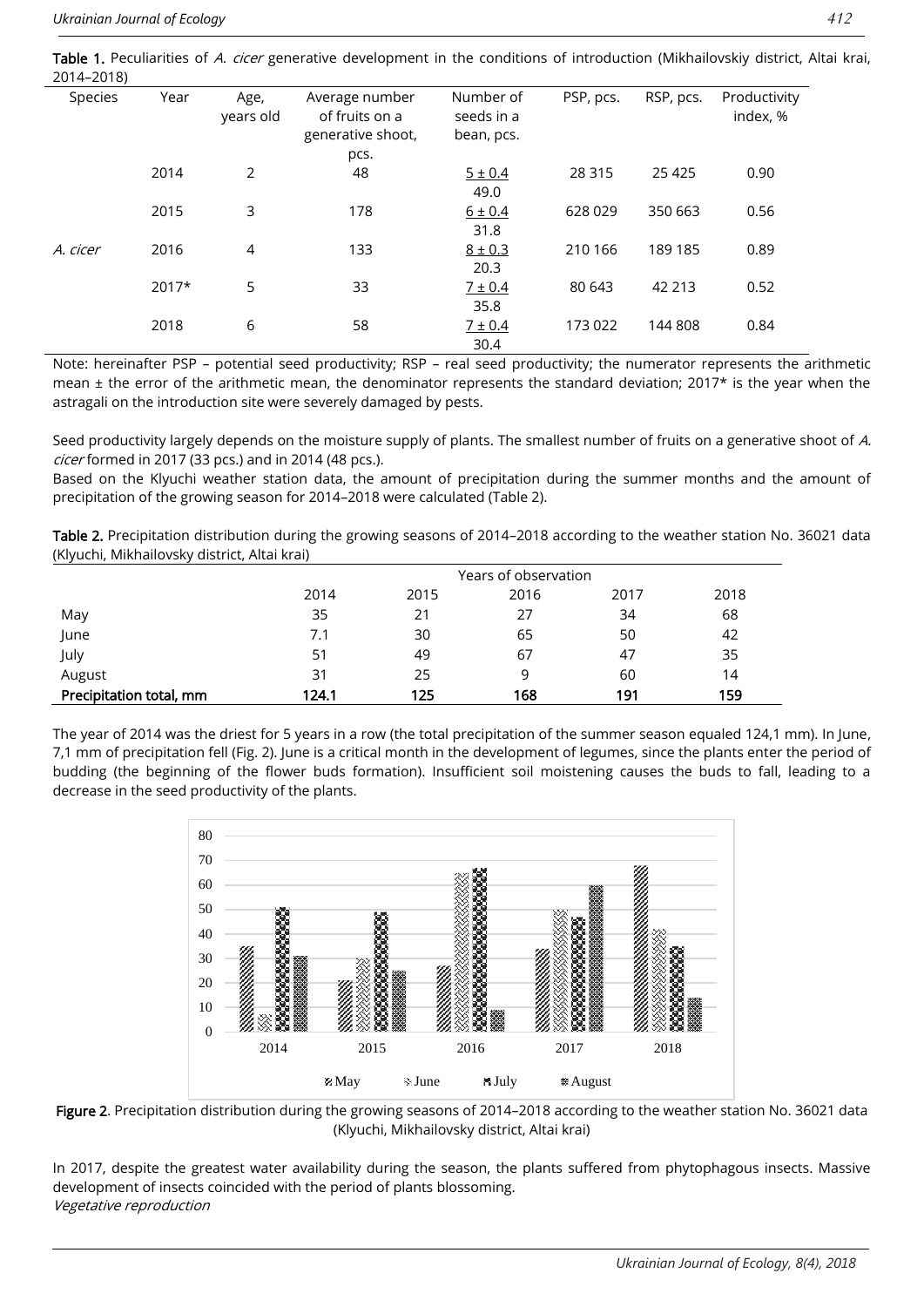A. cicer is a burr plant. Depending on the amount of precipitation, from 10 to 25 new vegetative shoots can be formed per season. Vegetative reproduction is carried out by root suckers, which begin to form intensively in the third or fourth year. Table 3 outlines detailed biomorphological characteristics of the vegetative shoots.

Table 3. Biomorphological characteristics of the A. cicer vegetative parts in the conditions of introduction (Mikhailovskiy district, Altai krai, 2014–2018)

| Year  | ξ<br>Stem height, | pcs/m <sup>2</sup><br>Number of shoots, | Number of nodes with<br>pcs.<br>median leaves, | Length of the median leaf,<br>ξ | leaf,<br>of the median<br>ξ<br>Width | with<br>Number of nodes<br>pcs.<br>bracts, | ξ<br>bract,<br>Length of the | ξ<br>bract,<br>Width of the |
|-------|-------------------|-----------------------------------------|------------------------------------------------|---------------------------------|--------------------------------------|--------------------------------------------|------------------------------|-----------------------------|
| 2015  | 80±2.6            | 312                                     | $2 + 0.2$                                      | $14.5 \pm 1.1$                  | $6.2 + 0.6$                          | $3 + 0.1$                                  | $14.3 \pm 0.5$               | $6.4 \pm 0.2$               |
|       | 17.7              |                                         | 52.5                                           | 42.0                            | 54.3                                 | 26.3                                       | 18.1                         | 20.1                        |
| 2016  | 85±2.9            | 360                                     | $3 + 0.2$                                      | $12.5 \pm 0.6$                  | $5.3 \pm 0.2$                        | 6±0.4                                      | $10.6 + 0.4$                 | $5.2 \pm 0.2$               |
|       | 18.5              |                                         | 32.2                                           | 27.6                            | 25.1                                 | 38.3                                       | 22.3                         | 18.5                        |
| 2017* | 71±2.4            | 198                                     | $4 + 0.2$                                      | $7.2 + 0.4$                     | $2.4 \pm 0.2$                        | 5 ± 0.3                                    | $5.9 \pm 0.4$                | $2.2 \pm 0.1$               |
|       | 18.8              |                                         | 27.5                                           | 33.3                            | 34.7                                 | 29.0                                       | 39.2                         | 29.3                        |
| 2018  | 88±3.0            | 372                                     | 5 ± 0.3                                        | $15.8 + 0.6$                    | $6 + 0.3$                            | $4 + 0.2$                                  | $12.7 \pm 0.5$               | $5.1 \pm 0.2$               |
|       | 18.4              |                                         | 35.1                                           | 18.7                            | 23.1                                 | 26.9                                       | 20.8                         | 26.4                        |

Note: the numerator represents the arithmetic mean  $\pm$  the error of the arithmetic mean; the denominator represents the standard deviation.

The shoots of A. cicer are well foliated. On average, 5-9 nodes of pinnatisected leaves 5-15(8) cm long, 1-6,5(3,7) cm wide are formed on a shoot in the budding phase.

#### Preservation of habitus in cultivation

In the sixth year, the plants reach a height of (88) 18–118 cm, which corresponds to a natural size.

Plants survival rate during unfavorable seasons

Six years of observation witnessed no plants mortality from the collection site. During the period of drought and mass flowering of plants (June-July 2017), the vegetative and generative organs of A. cicer were severely damaged by pest insects (Epicauta erythrocephala Pallas, Lytta vesicatoria L., Mylabris frolovi German). At the end of August, complex pinnatisected leaves re-grew and formed a powerful aboveground phytomass, and the generative shoots bore fruits.

Astragalus onobrychis L. (onobrychis milk vetch). The species area covers the south of central Europe, the north of the Balkan Peninsula, Turkey, Iran, the west of the Russian European part, the Crimea, the North Caucasus, and Western Siberia. The species is rather variable. Its various ecotypes from different sites in Europe were described as species (Flora of Kazakhstan, 1961; Sytin, 1982). The species is widespread in Altai krai (Silanteva, 2013).

#### Generative development determining seed reproduction

Separate individuals of A. onobrychis bloomed from the first summer. Mass flowering of plants was observed in the third year. Seed production is abundant. Seeds ripen, have good germination capacity. The external appearance of the plant, its fruits and seeds are shown in Figure 3.



Figure 3. Astragalus onobrychis development in the dry steppe conditions of the Kulunda area: a – blooming, b – fruiting, c – mature seeds.

By the fourth and fifth years, plants formed noticeably fewer seeds. In the fifth year, the A. onobrychis individuals were 80% damaged by phytophages (at the budding stage). Leaves and buds were completely destroyed. The astragalus failed to re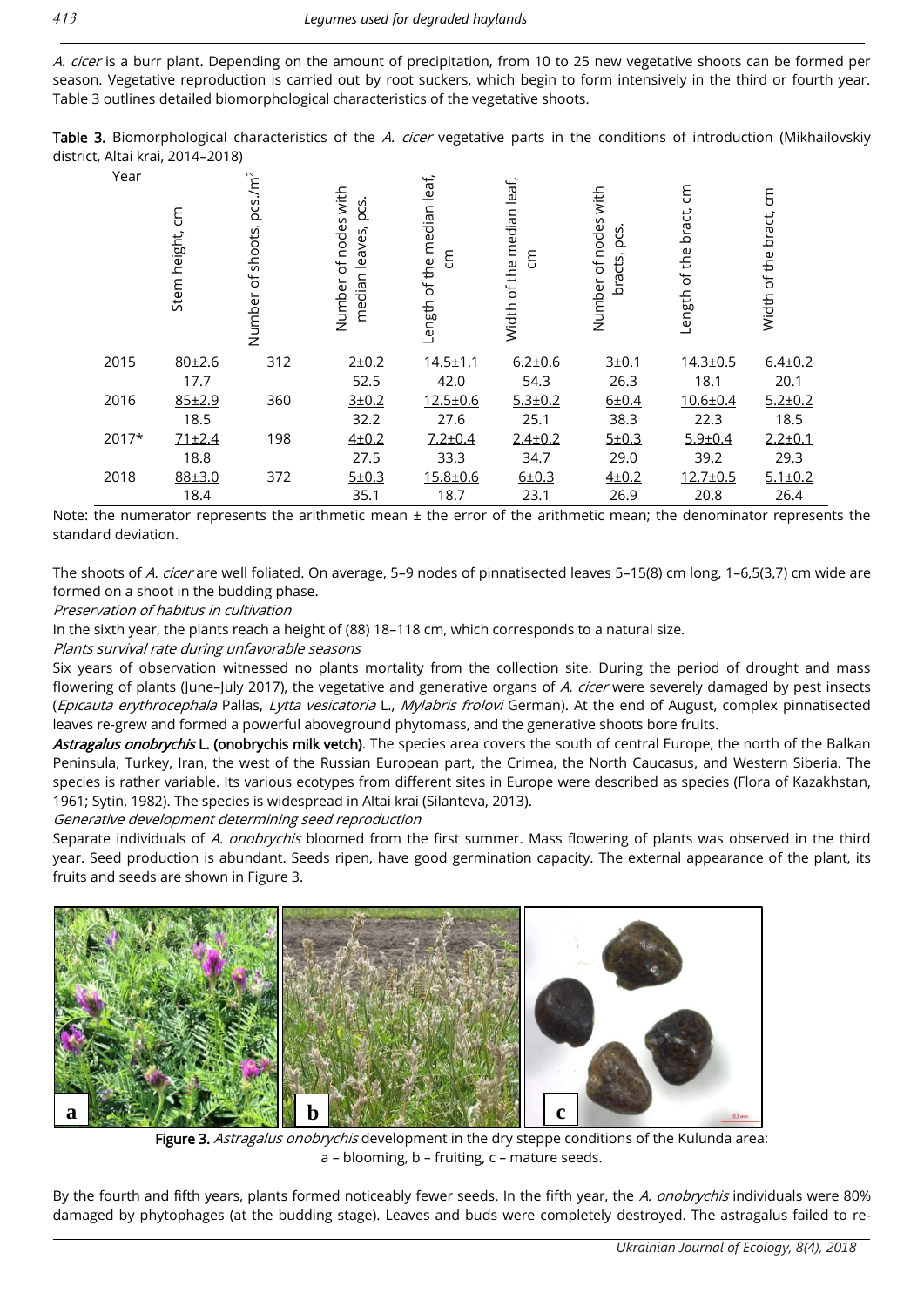grow, therefore in 2017, it did not bear fruits and form seeds (Table 4). The productivity index decreases from the fourth year and later, which indicates the transition of the plants into the senile period.

The fruit of A. onobrychis is an indehiscent bean. Mature seeds remain inside the fruit and have a high percentage of seed hardness. The regeneration of plants from seeds on the introduction site was not observed.

| Table 4. Peculiarities of A. onobrychis generative development in the conditions of introduction (Mikhailovskiy district, Altai |  |
|---------------------------------------------------------------------------------------------------------------------------------|--|
| krai, 2014–2018)                                                                                                                |  |

| Species       | Year    | Age,      | Average                  | Number of                | PSP, pcs. | RSP, pcs. | Productivity |
|---------------|---------|-----------|--------------------------|--------------------------|-----------|-----------|--------------|
|               |         | years old | number of<br>fruits on a | seeds in a<br>bean, pcs. |           |           | index, %     |
|               |         |           | generative               |                          |           |           |              |
|               |         |           | shoot, pcs.              |                          |           |           |              |
|               | 2014    | 2         |                          |                          |           |           |              |
|               | 2015    | 3         | 116.3                    | $7.5 \pm 0.4$            | 463 565   | 462 293   | 1.00         |
| A. onobrychis |         |           |                          | 26.3                     |           |           |              |
|               | 2016    | 4         | 80.2                     | $7.8 \pm 0.4$            | 1 0 1 0   | 932 084   | 0.92         |
|               |         |           |                          | 31.3                     | 533       |           |              |
|               | $2017*$ | 5         |                          |                          |           |           |              |
|               | 2018    | 6         | 35.1                     | $7.3 \pm 0.5$            | 141 025   | 110 337   | 0.78         |
|               |         |           |                          | 34.8                     |           |           |              |

\* See note to Table 1.

#### Vegetative reproduction

A. onobrychis has a multicipital, well-developed taproot with numerous lateral ones. When blooming, the tuft has a semislouchy or slouchy form. On average, there are 8 shoots on a plant. Stems are well foliated, the number of leaf nodes on one shoot is 5–7 pcs. Median leaves are (8,6) 4–12 cm long and (3,8) 1,5–5,0 cm wide (Table 5).

Table 5. Biomorphological characteristics of the A. onobrychis vegetative parts in the conditions of introduction (Mikhailovskiy district, Altai krai, 2014–2018)

| Year    | ξ<br>Stem height, | of shoots,<br>$pcs./m^2$<br>Number | with median leaves,<br>Number of nodes<br>pcs | ξ<br>of the<br>median leaf,<br>Length | of the median<br>ξ<br>leaf,<br>Width | Number of nodes<br>pcs.<br>with bracts, | bract,<br>of the<br>ξ<br>Length | bract,<br>of the<br>ξ<br>Width |
|---------|-------------------|------------------------------------|-----------------------------------------------|---------------------------------------|--------------------------------------|-----------------------------------------|---------------------------------|--------------------------------|
| 2015    | $66 + 1.0$        | 729                                | $4 + 0.2$                                     | $3.1 \pm 0.1$                         | $3.2 + 0.1$                          | $6 + 0.1$                               | $4.3 + 0.1$                     | $2.4 \pm 0.1$                  |
|         | 8.6               |                                    | 28.6                                          | 16.2                                  | 18.4                                 | 30.5                                    | 17.9                            | 20.5                           |
| 2016    | $54 + 1.3$        | 1490                               | $2 + 0.1$                                     | $6.2 \pm 0.3$                         | $2.1 \pm 0.1$                        | $3 + 0.2$                               | $6.0 + 0.2$                     | $2.3 + 0.1$                    |
|         | 11.7              |                                    | 35.0                                          | 26.9                                  | 35.5                                 | 38.1                                    | 21.9                            | 22.6                           |
| $2017*$ | 55±2.4            | 130                                | $2 + 0.1$                                     | $3.6 \pm 0.2$                         | $1.4 + 0.1$                          | 7±0.1                                   | $4.4 \pm 0.2$                   | $1.6 + 0.1$                    |
|         | 23.6              |                                    | 49.1                                          | 30.0                                  | 33.3                                 | 26.7                                    | 21.4                            | 33.9                           |
| 2018    | 56±1.0            | 486                                | 2±0.1                                         | $8.6 \pm 0.4$                         | $3.8 + 0.1$                          | $2 + 0.1$                               | $8.4 \pm 0.3$                   | $3.8 \pm 0.2$                  |
|         | 9.9               |                                    | 38.2                                          | 28.4                                  | 20.1                                 | 42.1                                    | 16.8                            | 26.1                           |

Note: the numerator represents the arithmetic mean  $\pm$  the error of the arithmetic mean; the denominator represents the standard deviation.

Analyzing Table 5, we can note the predominance of the vegetative shoots number in A. onobrychis in the third year (2016 -1490 shoots per  $m^2$ ). From the third year on (2017), there was a considerable decrease in the number of shoots on the survey sites, which is due to the vulnerability of the species to pests and the senescence of the A. onobrychis population in general. Vegetative reproduction of the species is absent.

Preservation of habitus in cultivation

A. onobrychis plants retain their natural size (30-80 cm), reaching the height of 27-50 cm.

Plants survival rate during unfavorable seasons

During three years of the object observation in cultivation, the absence of plants mortality was noted in the crops. In 2017, in the period of mass flowering, A. onobrychis (mostly generative organs – inflorescences and buds) suffered from phytophages. It was noted that single specimens are capable of re-blooming, but at the same time, mature fruits were not formed.

Astragalus sulcatus L. is a species spread in Central Europe, in the European part of the former USSR, in Western and Eastern Siberia, and in the Balkans (Flora of Kazakhstan, 1961). It is typical in the flora of the steppe area of Altai krai (Silanteva, 2013). Generative development determining seed reproduction

A. sulcatus blooms from the second summer. A. sulcatus plants grown in the conditions of introduction - flowering individuals, fruits and mature seeds – are depicted in Figure 4.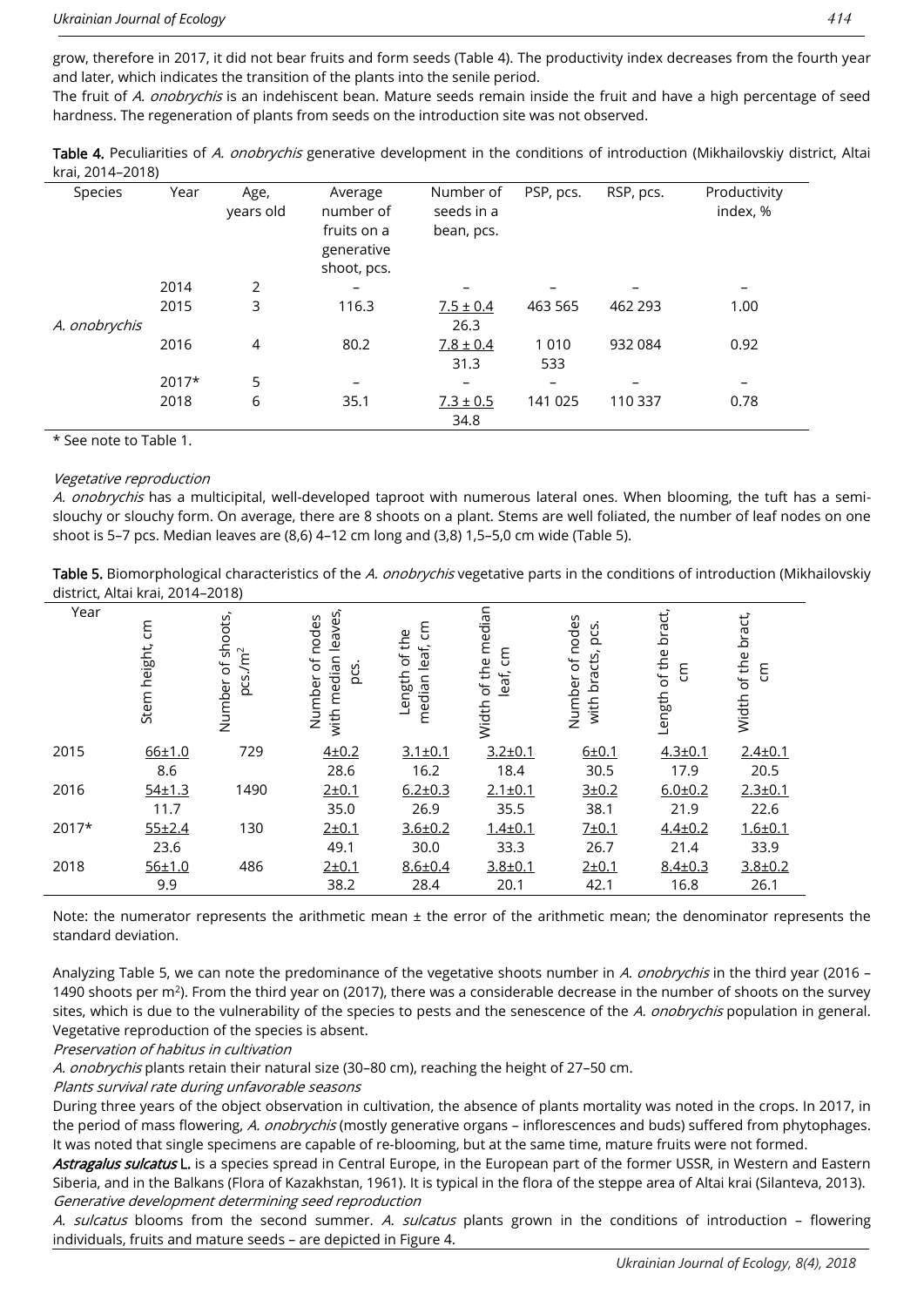

Figure 4. Astragalus sulcatus development in the dry steppe conditions of the Kulunda area: a – blooming, b – fruiting, c – mature seeds.

Numerous flowers collected in racemous inflorescences have a light purple color of the corolla. Massive blooming and abundant seed production of plants were observed from the third to the sixth years. Ripe seeds have high laboratory germination capacity. The seeds spread autochorically, however, self-regeneration from seeds was not noticed on the survey sites.

A. sulcatus forms great quantities of mature seeds in the dry steppe conditions. The year of 2014 saw the maximum number of fruits on a generative shoot – 430 pcs., the seed productivity index being 0,98% (Table 6).

Table 6. Peculiarities of A. sulcatus generative development in the conditions of introduction (Mikhailovskiy district, Altai krai, 2014–2018)

| <b>Species</b> | Year    | Age,<br>years old | Average number<br>of fruits on a<br>generative shoot, | Number of<br>seeds in a<br>bean, pcs. | PSP, pcs. | RSP, pcs. | Productivity<br>index, % |
|----------------|---------|-------------------|-------------------------------------------------------|---------------------------------------|-----------|-----------|--------------------------|
|                |         |                   | pcs.                                                  |                                       |           |           |                          |
|                | 2014    | 2                 |                                                       |                                       |           |           |                          |
|                | 2015    | 3                 | 262.4                                                 | $6.4 \pm 0.4$                         | 586 380   | 453 427   | 0.77                     |
|                |         |                   |                                                       | 34.3                                  |           |           |                          |
| A. sulcatus    | 2016    | 4                 | 430.6                                                 | $7.5 \pm 0.4$                         | 1 148 175 | 1 1 3 0   | 0.98                     |
|                |         |                   |                                                       | 26.4                                  |           | 325       |                          |
|                | $2017*$ | 5                 | 168.3                                                 | $6.9 \pm 0.4$                         | 244 770   | 148 643   | 0.61                     |
|                |         |                   |                                                       | 34.1                                  |           |           |                          |
|                | 2018    | 6                 | 180.4                                                 | $5.0 \pm 0.3$                         | 276 000   | 208 362   | 0.76                     |
|                |         |                   |                                                       | 33.5                                  |           |           |                          |

\* See note to Table 1.

With aging of plants, the real seed productivity and the seminification coefficient decrease from the fourth year and on. Vegetative reproduction

A. sulcatus is a herbaceous taproot polycarpic. 2-14 upright stems are formed per plant and they do not lodge throughout the whole summer. Biomorphological characteristics of vegetative shoots are shown in Table 7.

Table 7. Biomorphological characteristics of the A. sulcatus vegetative parts in the conditions of introduction (Mikhailovskiy district, Altai krai, 2014–2018)

| Year  | $\mathsf{g}% _{T}$<br>height,<br>Stem | shoots<br>/m <sup>2</sup><br>$\sigma$<br>pcs.<br>Number | Number of nodes<br>median<br>pcs.<br>leaves,<br>with | ξ<br>of the<br>leaf,<br>Length<br>median | ξ<br>of the<br>leaf,<br>Width<br>median | nodes<br>pcs.<br>bracts,<br>$\sigma$<br>Number<br>with | of the<br>ξ<br>bract,<br>Length | bract,<br>of the<br>ξ<br>Width |
|-------|---------------------------------------|---------------------------------------------------------|------------------------------------------------------|------------------------------------------|-----------------------------------------|--------------------------------------------------------|---------------------------------|--------------------------------|
| 2015  | 98±3.6                                | 461                                                     | 2 ± 0.1                                              | $5.2 \pm 0.4$                            | $2.8 \pm 0.3$                           | $14 + 0.1$                                             | $5.7 \pm 0.2$                   | $3.1 \pm 0.2$                  |
|       | 20.4                                  |                                                         | 75.8                                                 | 51.8                                     | 60.4                                    | 36.8                                                   | 19.5                            | 30.9                           |
| 2016  | 78±0.1                                | 349                                                     | $4 + 0.1$                                            | $3.8 \pm 0.2$                            | $2.2 \pm 0.2$                           | 7 ± 0.1                                                | $3.4 \pm 0.2$                   | $2.3 + 0.1$                    |
|       | 9.1                                   |                                                         | 42.3                                                 | 30.7                                     | 42.7                                    | 24.4                                                   | 28.6                            | 31.3                           |
| 2017* | $62 \pm 0.1$                          | 117                                                     | $4 + 0.1$                                            | $2.7 + 0.1$                              | $1.1 \pm 0.1$                           | $8 + 0.1$                                              | $2.7 + 0.1$                     | $1.0 + 0.1$                    |
|       | 10.3                                  |                                                         | 30.6                                                 | 21.7                                     | 36.1                                    | 34.8                                                   | 24.2                            | 30.3                           |
| 2018  | $64 \pm 0.2$                          | 222                                                     | 5 ± 0.1                                              | $5.4 \pm 0.3$                            | 3±0.2                                   | 10±0.1                                                 | $4.1 \pm 0.1$                   | $1.6 + 0.1$                    |
|       | 16.2                                  |                                                         | 28.4                                                 | 28.7                                     | 30.9                                    | 31.8                                                   | 19.8                            | 38.7                           |

Note: the numerator represents the arithmetic mean ± the error of the arithmetic mean; the denominator represents the standard deviation.